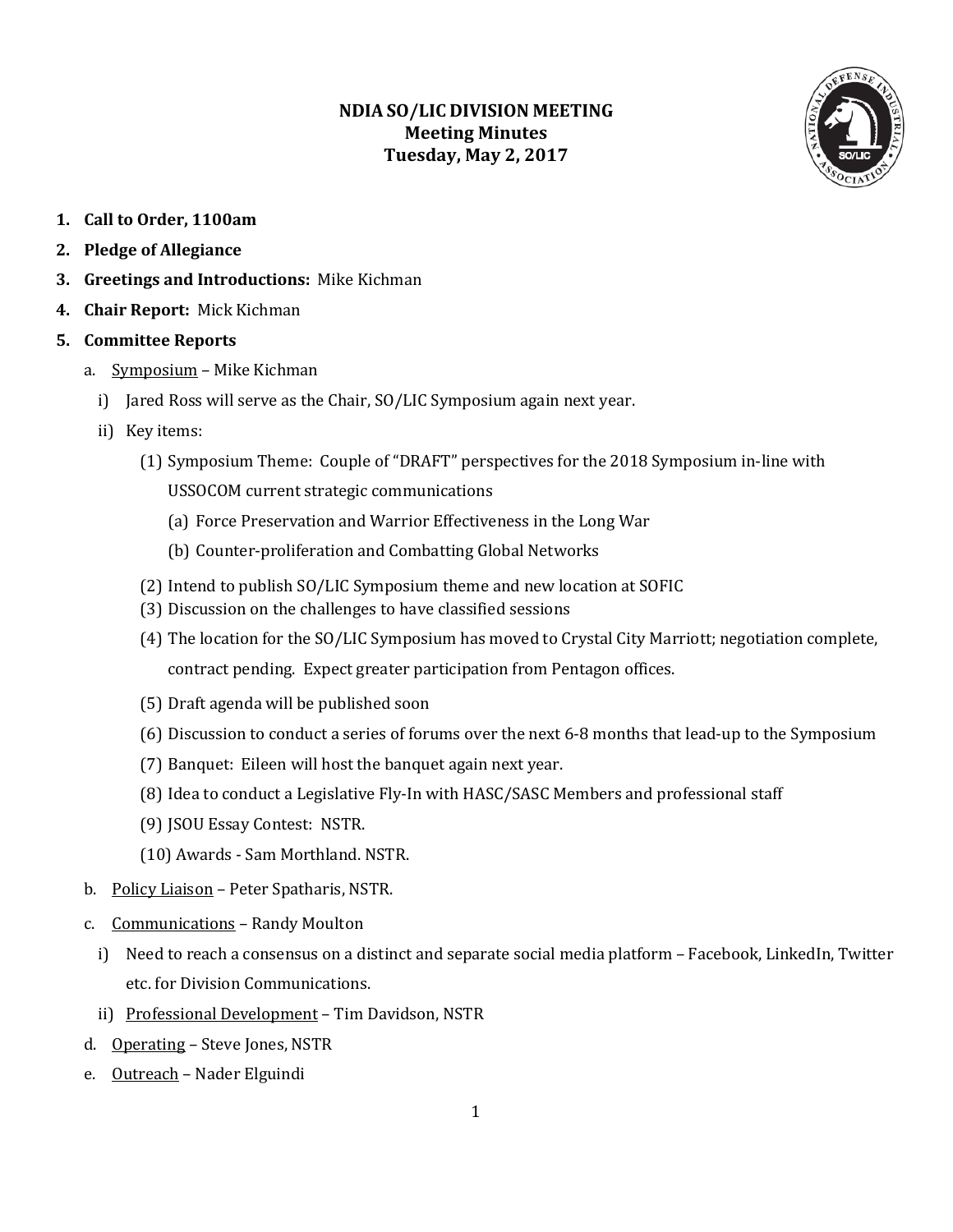- i) The next SO/LIC Division social will be in Aug, date TBD.
- ii) Sponsorship opportunities are available at various levels: Gold Level (1 available): \$1,200; Silver Level (2 available): \$600 each; Bronze Level (2 available): \$300 each
- f. Industry John Erwin
	- i) Division Chair wants to develop a c-suite outreach campaign. More to follow.
	- ii) Recommended Mark Peterson, CFO/Comptroller, USSOCOM for an industry breakfast session to align with COCOM FY18 budget justification hearings.
- g. Protocol Jared Ross, NSTR
- **6. Board of Advisors Report:** Sam Morthland, NSTR
- **7. NDIA Staff Report:** Christy Mason/Jessica Roman.
	- a. Today is Jessica Roman's last Division meeting. She and her family will relocate outside Philadelphia. No NDIA slated replacement as yet. We would like to sincerely thank Jessica for her many contributions and meticulous planning to ensure the successful execution of the 2017 SO/LIC Division Symposium and overall Division operations.
	- b. Pass the word- NDIA has a number of open requisitions for employment to fill at multiple levels.
	- c. New hotel contract for Crystal Gateway Marriott in pending.
	- d. On 15 June 2017, General Herbert J. "Hawk" Carlisle assumes role of President and CEO of NDIA.

### **8. Old Business**

a. Need to finalize all Symposium outstanding "thank you" notes. Jessica sent out a list of remaining names.

# **9. New Business, NSTR**

#### **10. Good of the Division**

- a. H. Wayne Gardner recently had triple bypass surgery and is recovering in Mary Washington Hospital. We send Wayne best wishes for a speedy recovery.
- b. Congratulations to Wade Ishimoto on his recent induction into the Hall of Fame.
- c. The Division will provide ANC internment details for Col (Ret) Jon "Scotty" Crerar when available.
- d. Rep. Mac Thornberry (Chairman, HASC) will receive the NDIA Eisenhower Award on May 18, 2017.
- e. Commander, USSOCOM and Acting Assistant Secretary for SO/LIC testify this week before SASC and HASC to provide a review and assessment of US SOF 30 years after the creation of USSOCOM. Links to podcast and hearing transcript will be provided to NDIA for distribution. (John Erwin)
- f. 10 JUN 2017 The monthly SF-Ranger Breakfast: 0800 Hours-- American Legion Post 176, 6520 Amherst AVE, Springfield, VA 22150.
- g. 12-18 JUN 2017 The Annual 2017 SFA International Conference Celebrating: UNCONVENTIONAL WARRIORS, THE MISSION CONTINUES -- Doubletree Inn, exit 49, I-95 Fayetteville NC (Registration and info: [http://2017sfaconference.com/.](http://2017sfaconference.com/)